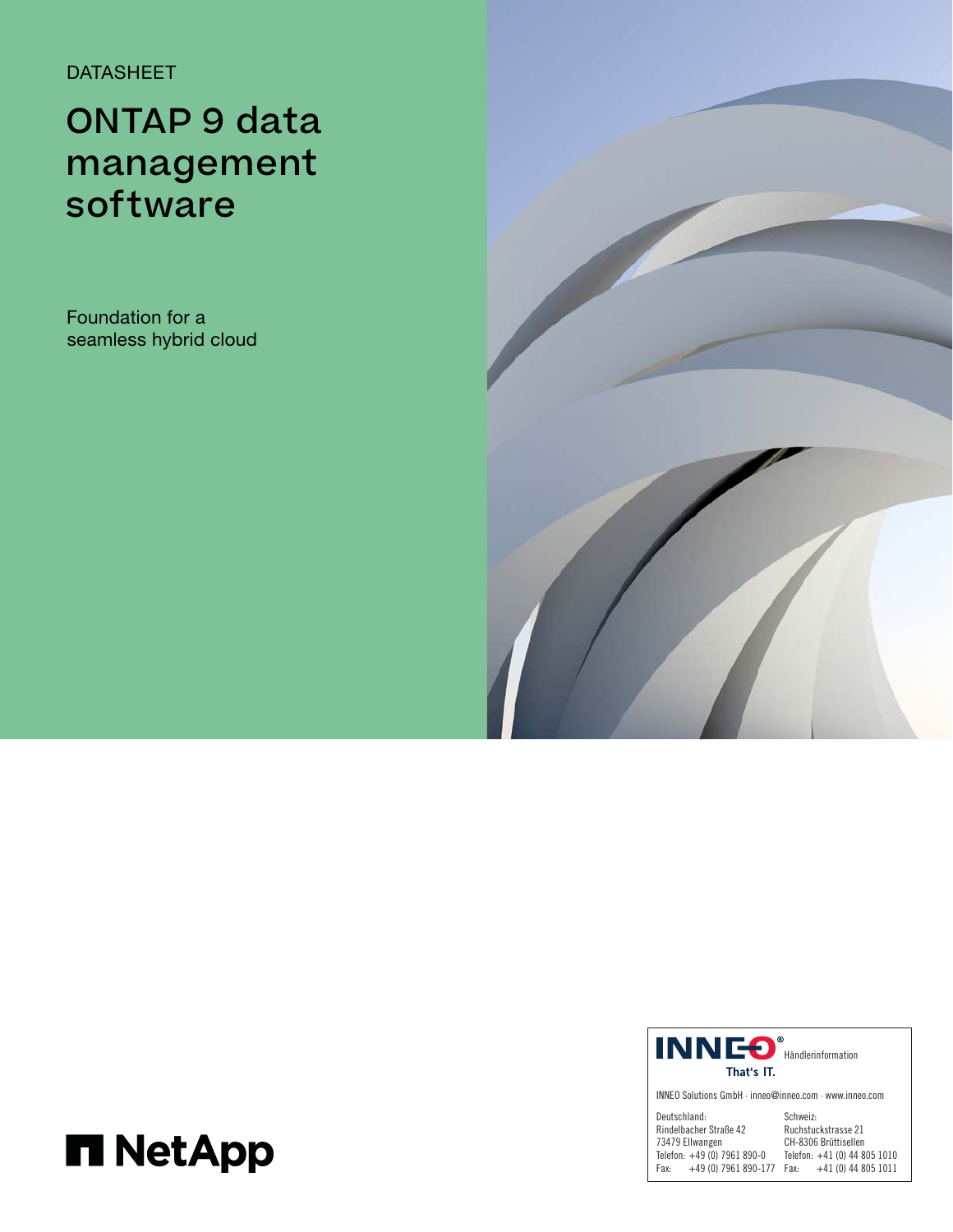#### The Challenge

Businesses today are under pressure to quickly respond to new challenges and opportunities. To support their business, IT departments must simultaneously deliver on three key priorities:

- Reliably support today's business critical applications.
- Anticipate and prepare for a broad range of future requirements as data grows and their cloud strategy evolves.
- Seamlessly move, manage, and protect data wherever it lives across their hybrid cloud.

Plus, they typically must do all of this without additional IT budget.

#### The Solution

Create a storage infrastructure that is the foundation for your hybrid cloud and simplifies how you manage your data that is spread across your business. NetApp® ONTAP® 9, the industry's leading enterprise data management software, combines new levels of simplicity, flexibility, and security with powerful data management capabilities, proven storage efficiencies, and leading cloud integration.

With ONTAP 9, you can you can create an environment that is smart, powerful, and trusted that spans flash, disk, and cloud and is ready to handle your future requirements. Flexibly deploy storage on your choice of architectures hardware storage systems, software-defined storage (SDS), and the cloud—while unifying data management across all of them. Accelerate your enterprise applications with flash, without compromising on the essential data services that you need. And seamlessly manage your data as it flows to wherever you need it most to help you make the best possible decisions for your organization.

#### Smart: Simplify Operations and Reduce Costs Streamline data management

Whether you're adding new workloads or managing your existing environment, it's important to simplify your processes to maximize the productivity and responsiveness of your staff. ONTAP gives you a common set of features across deployment architectures, which simplifies operations so that your IT team can focus on strategic business priorities. Unify data management across a hybrid cloud that can span flash, disk, and cloud running SAN, NAS, and object workloads. Easily move your data within or between storage clusters, or to the cloud—wherever it is most useful. ONTAP is the foundation for a Data Fabric that gives you flexibility, choice, and control across your storage environment.

#### Key Benefits

#### Smart: Simplify Operations and Reduce Costs

- Minimize capex and opex with leading storage efficiency.
- Provision storage in minutes for Oracle, SAP, Microsoft SQL, VMware, and other business apps.
- Tier your cold data to the cloud. Automatically.

#### Powerful: Respond to Changing Business **Requirements**

- Accelerate critical workloads with industry-leading performance.
- Scale capacity and performance without disruption.
- Deploy enterprise applications on NetApp storage systems, commodity servers, or in the cloud.

#### Trusted: Protect and Secure Your Data Across the Hybrid Cloud

- Guard against data loss and accelerate recovery with integrated data protection.
- Eliminate business disruptions due to failures, maintenance, and site disasters.
- Protect your sensitive company and customer information with built-in data security.
- Scale capacity and performance without disruption.
- Deploy enterprise applications on NetApp storage systems, commodity servers, or in the cloud.

#### Deploy workloads in less than 10 minutes

Built-in application workflows enable you to quickly and confidently provision storage for key workloads in less than 10 minutes—from power-on to serving data. These workloads include Oracle, SAP, SQL Server, and virtual desktops and servers. Years of NetApp experience and best practices are integrated into the System Manager wizard and factory configurations, enabling you to quickly set up your new configuration just by answering a few questions.

#### Get proven storage efficiency

With ONTAP, you get a comprehensive, industry-leading portfolio of storage efficiency capabilities. Inline data compression, deduplication, and compaction work together to reduce your storage costs and maximize the data you can store. Plus, you can multiply your savings with space-efficient NetApp Snapshot™ copies, thin provisioning, replication, and cloning technologies.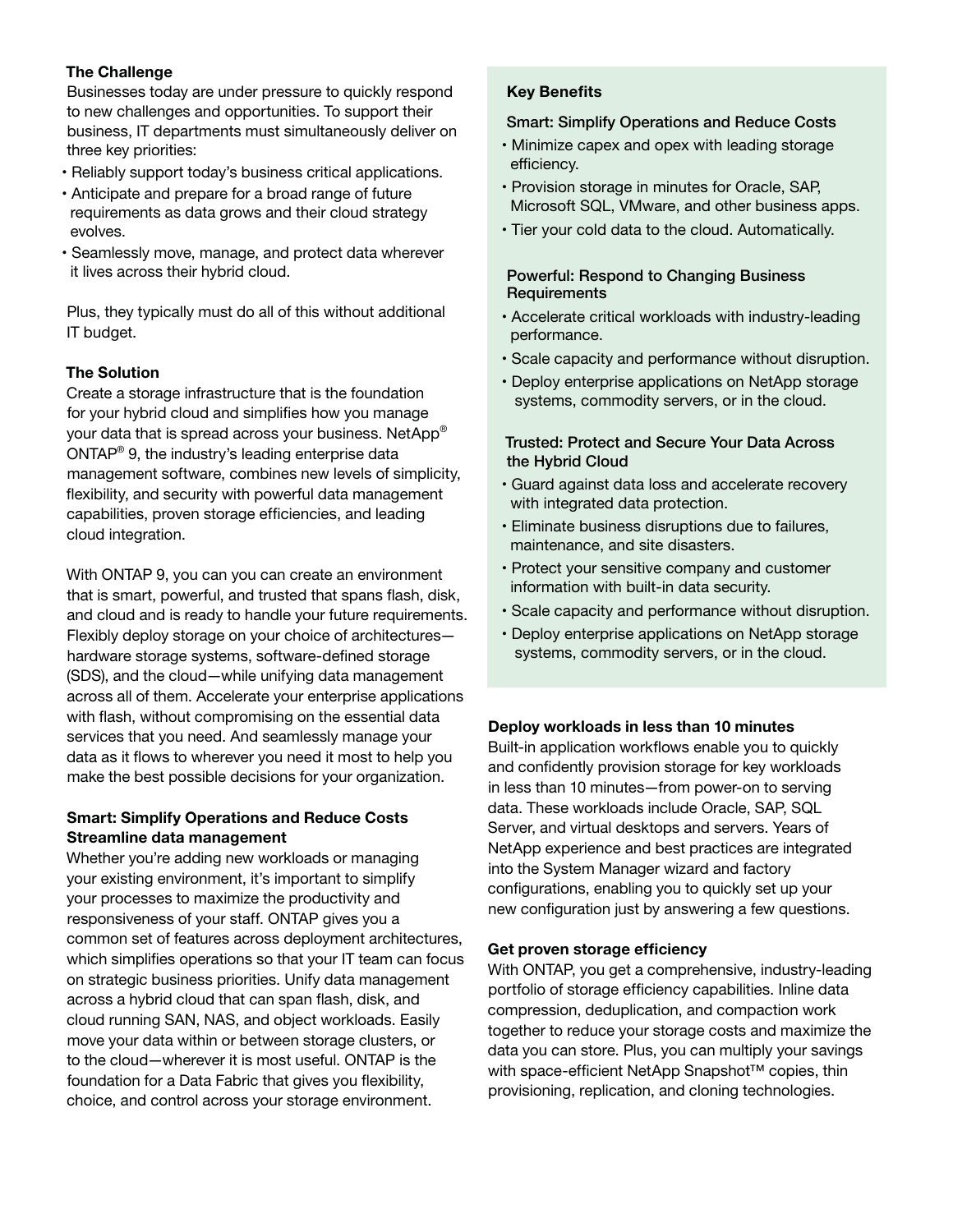#### Tier automatically to cloud

Deliver high performance to your applications and reduce storage costs by automatically tiering cold data from the performance tier to a private or public cloud. FabricPool frees up space on your existing NetApp AFF or FAS infrastructure, so you can consolidate more workloads. For new all-flash purchases, FabricPool enables you to buy a smaller initial AFF configuration.

#### Maximize investment protection

ONTAP gives you the flexibility to create an integrated, scalable storage environment by clustering storage controllers from different families—AFF all-flash and FAS hybrid-flash systems— and from different generations. You can grow your system with the latest hardware, continue to use your older hardware, and connect all of it to the cloud. When it's time to retire a storage system, you can simply upgrade the controllers and keep data in place on the existing disk shelves.

#### Get simple, powerful management capabilities

NetApp data management infrastructure software is designed to manage hybrid clouds. You can centrally monitor the health of your environment by viewing metrics on capacity utilization, performance, availability, and data protection. It can also help automate your storage processes and integrate them into your data center orchestration platform for end-to-end service delivery for your private and hybrid cloud services.

In addition, NetApp Active  $IQ^{\circledast}$  is a digital advisor that uses AIOps to simplify and automate the proactive care and optimization of your NetApp environment. Continuous risk assessments, predictive alerts, prescriptive guidance, and automated actions help prevent problems before they occur, leading to improved system health, higher system availability and improved security.

#### Powerful: Respond to Changing Business **Requirements**

To support your critical applications, you need a storage environment that delivers high performance and availability. But you also need the versatility to scale and adapt as your business changes. ONTAP 9 delivers on all these requirements with flash performance for scalable, nondisruptive operations.

#### Get flash optimization

ONTAP 9 delivers the high throughput and low latency that enterprise applications require, while providing comprehensive data services. ONTAP 9 is optimized for flash, including AFF systems with NVMe solidstate drives (SSDs) and NVMe over Fabrics. AFF

running the most recent versions of ONTAP provide up to twice the throughput of the same workloads compared to running on prior ONTAP releases, while still delivering consistent submillisecond latency.

ONTAP 9 running on NetApp FAS hybrid-flash systems improves the performance of HDD storage by automatically caching hot read data in flash. This provides a balance between performance, capacity, and cost that is appropriate for many workloads.

#### Deliver consistent performance

To maintain high customer satisfaction, adaptive quality of service (QoS) helps you deliver consistent performance by automatically adjusting storage resource levels to respond to changes in workloads (number of terabytes of data, priority of the workload, and so on). Adaptive QoS simplifies the implementation of policies to keep your workloads within prescribed minimum and maximum throughput targets.

#### Stay ahead of business changes with seamless scalability

You can start small and grow with your business by using high-capacity SSDs or HDDs to scale your storage environment. Storage systems that run ONTAP can handle SAN, NAS, and object workloads that range from a few terabytes up to 176PB. You can scale by adding capacity to existing storage controllers or scale out by adding controllers to seamlessly expand your cluster up to 24 nodes.

ONTAP also supports massive NAS data containers that are easy to manage. With NetApp ONTAP FlexGroup, a single namespace can grow to 20PB or 400 billion files while delivering consistent high performance and resiliency.

#### Future-proof your data infrastructure

ONTAP 9 lets you design and deploy your storage environment across the widest range of architectures, so you can match the approach that's right for your evolving business needs:

- On NetApp hardware systems: AFF all-flash systems, for the best latency for demanding performance, and FAS systems, for a balance of performance and capacity.
- Within a converged infrastructure: FlexPod® converged infrastructure solution from NetApp and Cisco
- As software-defined storage on commodity servers: ONTAP Select
- In the cloud: Cloud Volumes ONTAP

You can move your data seamlessly between architectures to place it in the optimal environment for performance, capacity, and cost efficiency.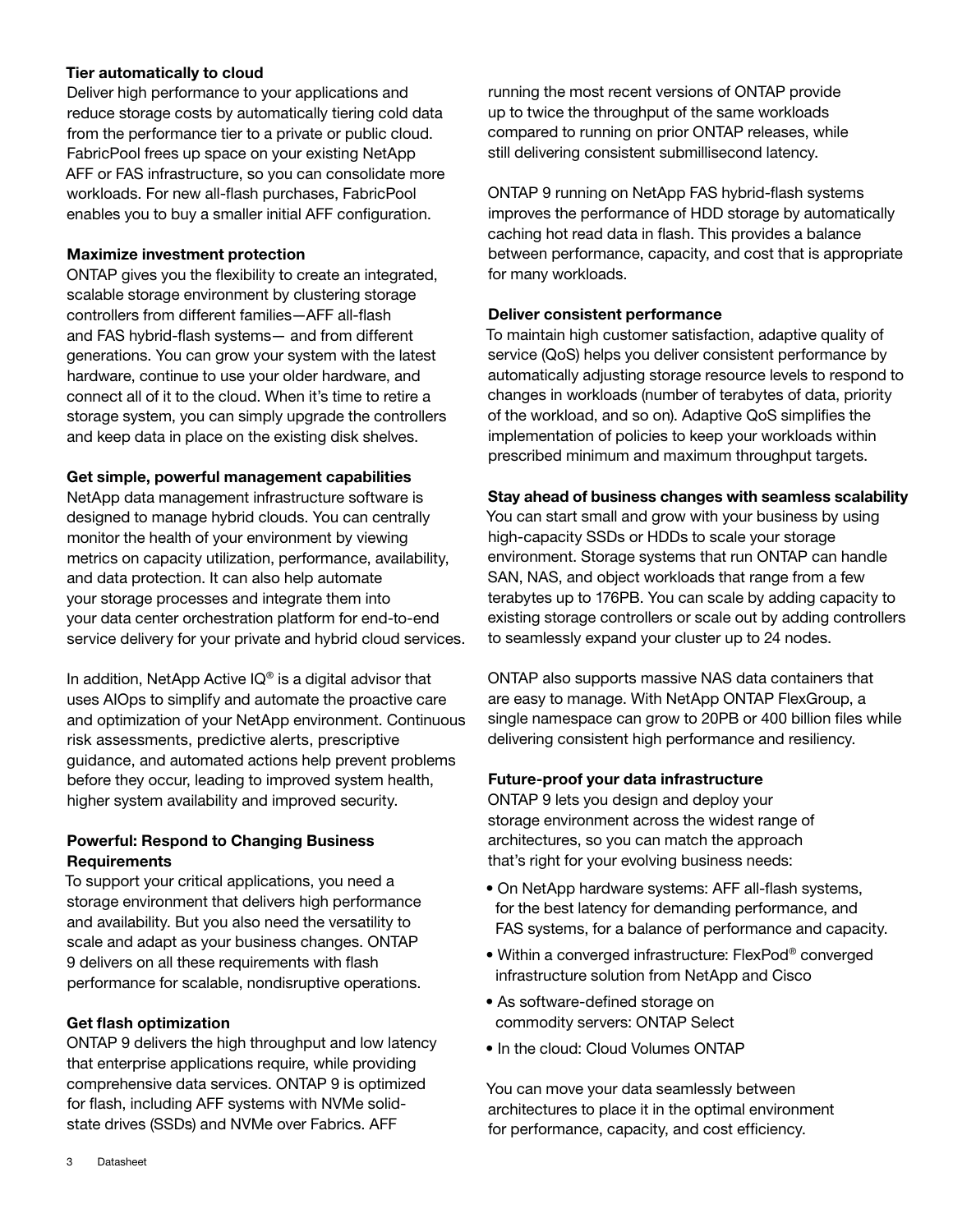## **ONTAP 9**

Common Data Management from Edge to Core to Cloud



Figure 1) Standardize data management across architectures with a rich set of enterprise data services.

### **Trusted: Protect and Secure Your Data Across the Hybrid Cloud Integrated data protection and nondisruptive**

#### **operations**

ONTAP provides NetApp integrated data protection (IDP) to safeguard your operations and keep them running smoothly.

Meet your requirements for local backup with nearly instantaneous recovery by using space-efficient Snapshot copies. Achieve remote backup/recovery and disaster recovery with NetApp SnapMirror® asynchronous replication or with SnapMirror Cloud when replicating data to a cloud object store in a public or private cloud. Or, to step up to zero data loss protection (RPO=0), leverage SnapMirror Synchronous replication.

For your critical applications that require continuous data availability, NetApp MetroCluster™ and SnapMirror Business Continuity technologies synchronously mirror between locations. The storage arrays can be deployed at a single site, across a metropolitan area, or in different cities. MetroCluster is robust, arraybased infrastructure for your SAN and NAS workloads. SnapMirror Business Continuity enables flexibility to consolidate multiple workloads and then granularly choose the most critical SAN applications to support with continuous availability if a data center disaster occurs.

With ONTAP, you can service and update your infrastructure during regular work hours without disrupting your business. Dynamically assign, promote, and retire storage resources without downtime over the lifecycle of an application. Data can be moved between controllers without application interruption, so you can get the data on the node that delivers the optimal combination of speed, latency, capacity, and cost.

#### Robust security

The leading portfolio of security capabilities in ONTAP helps you integrate data security across your hybrid cloud to avoid unauthorized data access and ransomware attacks. With the NetApp Volume Encryption feature that is built in to ONTAP, you can easily and efficiently protect your at-rest data by encrypting any volume on an AFF or FAS system. No special encrypting disks are required. In-flight encryption for backup and replication protects your data in transit. Plus, other features such as multifactor authentication, role-based access control (RBAC), and onboard and external key management increase the security of your data.

#### Secure consolidation

You can save time and money by sharing the same consolidated infrastructure for workloads or tenants that have different performance, capacity, and security requirements. And with ONTAP, you don't have to worry that the activity in one tenant partition will affect another. With multitenancy, a storage cluster can be subdivided into secure partitions that are governed by rights and permissions.

#### Rigorous compliance

To meet your stringent compliance and data retention policies, NetApp SnapLock® software enables write once, read many (WORM) protected data for your ONTAP environment. NetApp also provides superior integration with enterprise backup vendors and leading applications. In addition, cryptographic shredding by the NetApp secure purge technology enables you to remediate data spillage online while the system is still in use. It also provides state-of-the-art "right-to-erasure" capability for General Data Protection Regulation (GDPR).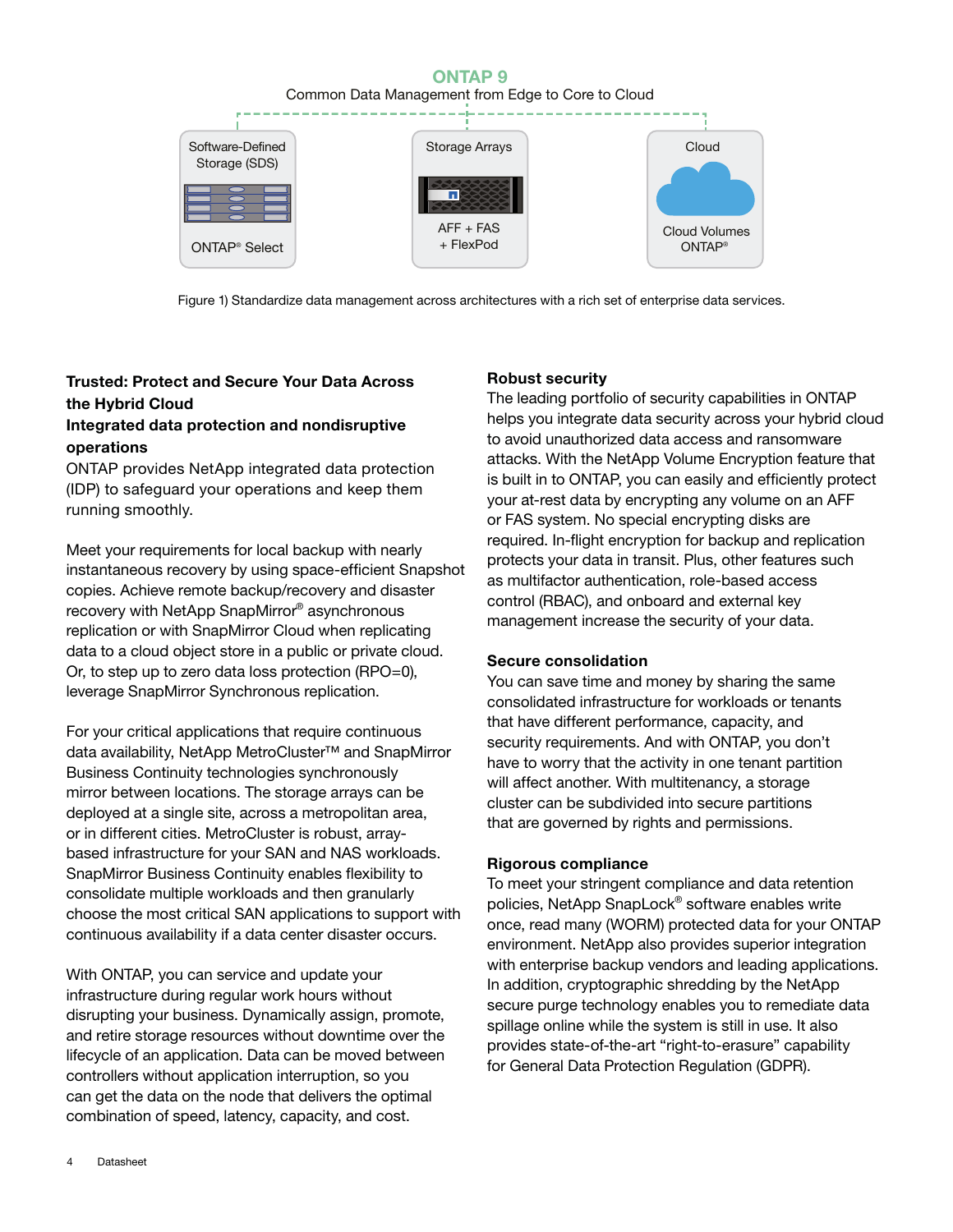#### Make a Simple, Straightforward Transition to ONTAP 9

No matter what your starting point is, NetApp streamlines your move to ONTAP 9.

Consult our experts to plan and implement your transition and gain the latest ONTAP advantages from day one. You can use NetApp Services or NetApp Services Certified Partners, you can do it yourself by using our proven tools and processes, or you can combine these approaches.

Plus, when you're running ONTAP, you can use the Managed Upgrade Service to get the most from your investment by ensuring that your ONTAP software is always up to date.

#### About NetApp

In a world full of generalists, NetApp is a specialist. We're focused on one thing, helping your business get the most out of your data. NetApp brings the enterprise-grade data services you rely on into the cloud, and the simple flexibility of cloud into the data center. Our industry-leading solutions work across diverse customer environments and the world's biggest public clouds. As a cloud-led, data-centric software company, only NetApp can help build your unique data fabric, simplify and connect your cloud, and securely deliver the right data, services and applications to the right people—anytime, anywhere.

Make your move to ONTAP 9.

|                     | <b>Function</b>                                                                                                                                                                                                       | <b>Benefits</b>                                                                                                                                                                           |
|---------------------|-----------------------------------------------------------------------------------------------------------------------------------------------------------------------------------------------------------------------|-------------------------------------------------------------------------------------------------------------------------------------------------------------------------------------------|
| Data compaction     | Packs more data into each storage<br>block for greater data reduction                                                                                                                                                 | Works with compression to reduce the amount of storage<br>that you need to purchase and operate                                                                                           |
| Data compression    | Provides transparent inline and postprocess<br>data compression for data reduction                                                                                                                                    | Reduces the amount of storage that you need to purchase<br>and maintain                                                                                                                   |
| Deduplication       | Performs general-purpose deduplication for<br>removal of redundant data                                                                                                                                               | Reduces the amount of storage that you need to purchase<br>and maintain                                                                                                                   |
| <b>FabricPool</b>   | Automates data tiering to the cloud (public<br>and private)                                                                                                                                                           | Decreases storage costs for cold data                                                                                                                                                     |
| <b>FlexCache®</b>   | Caches actively read datasets within a cluster and<br>at remote sites                                                                                                                                                 | Accelerates read performance for hot datasets by<br>increasing data throughput within a cluster, and improves<br>the speed and productivity of collaboration across<br>multiple locations |
| <b>FlexClone®</b>   | Instantaneously creates file, LUN, and volume<br>clones without requiring additional storage                                                                                                                          | Saves you time in testing and development and increases<br>your storage capacity                                                                                                          |
| <b>FlexGroup</b>    | Enables a single namespace to scale up to 20PB<br>and 400 billion files                                                                                                                                               | Supports compute-intensive workloads and data<br>repositories that require a massive NAS container while<br>maintaining consistent high performance and resiliency                        |
| <b>FlexVol®</b>     | Creates flexibly sized volumes across a large pool<br>of disks and one or more RAID groups                                                                                                                            | Enables storage systems to be used at maximum<br>efficiency and reduces hardware investment                                                                                               |
| <b>MetroCluster</b> | Robust infrastructure that combines array-based<br>clustering with synchronous mirroring to deliver<br>continuous availability and zero data loss for<br>SAN and NAS workloads; up to 700km distance<br>between nodes | Maintains business continuity for critical enterprise<br>applications and workloads if a data center disaster occur                                                                       |

#### ONTAP Software and Features